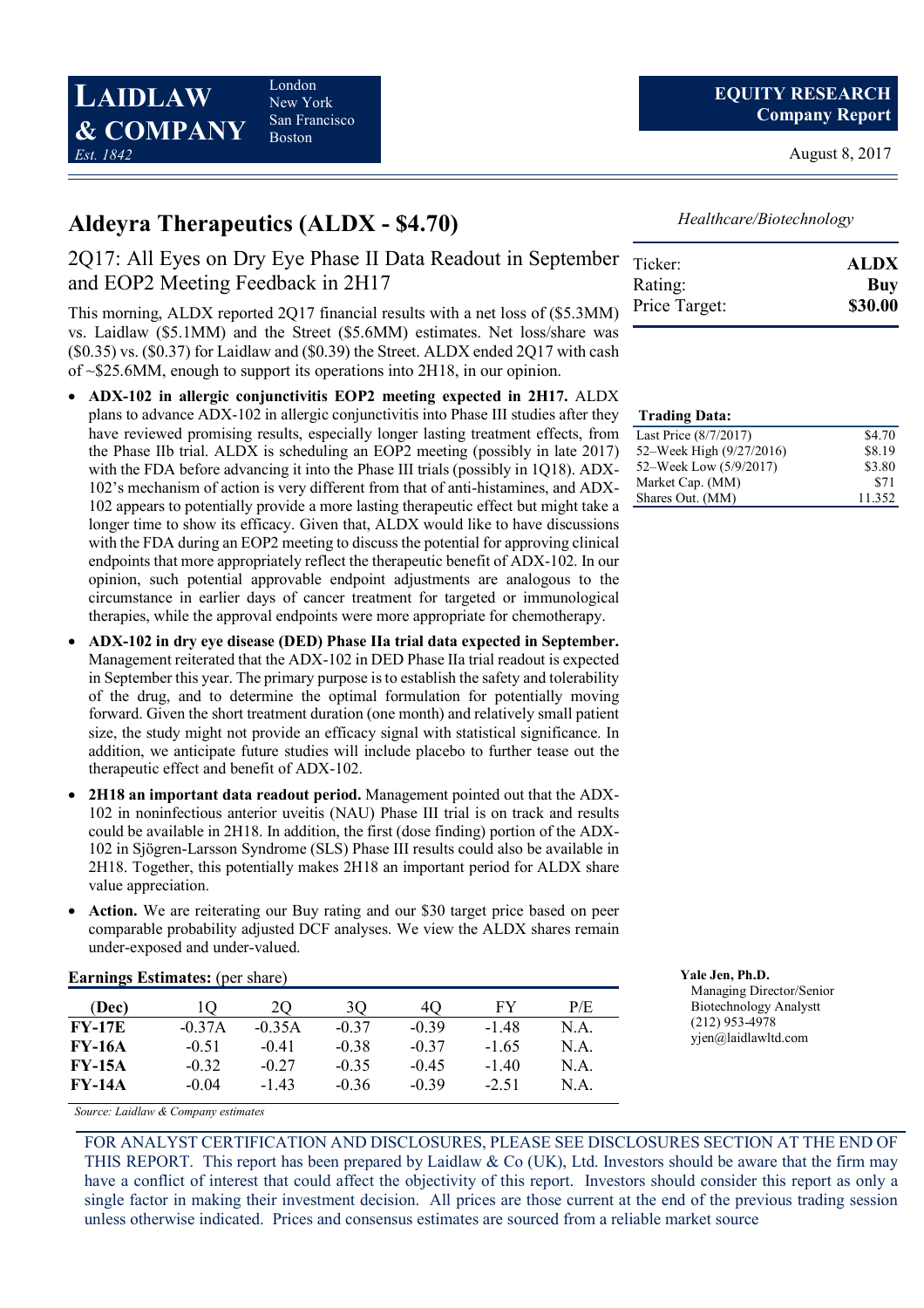- More updates on ADX-102 in SLS Phase III trial design. The ADX-102 in SLS Phase III trial will be divided into two portions due to the slight adjustment of the formulation vs. the prior trial. The first part (n=8-9) will be a randomized and controlled assessment of safety and efficacy of different doses of ADX-102 over six months. All patients who've participated in the first part will be crossedover to the second portion of the study. The second part of the study could potentially include 20 patients for evaluating change from baseline in drugtreated patients. Data from the first part of the trial will be used to confirm statistical power for the second part. The results from the first part of the Phase III SLS trial are expected in 2H18.
- **R&D day is scheduled for 4Q17.** Management announced during the call that ALDX will host a R&D day in 4Q17. Some of the topics to be discussed include the potential approvable endpoint adjustment for the allergic conjunctivitis Phase III studies, and the commercial potential of unmet need for treating allergic conjunctivitis.

| <b>2Q17 Estimates and Reported Results</b> |                         |                      |                  |  |  |  |
|--------------------------------------------|-------------------------|----------------------|------------------|--|--|--|
| $($ \$,000)                                | <b>Laidlaw Estimate</b> | <b>Actual</b>        | <b>Consensus</b> |  |  |  |
| <b>Total revenue</b>                       | \$0.0                   | \$0.0                | \$0.0            |  |  |  |
| Total op. profit (loss)<br>R&D             | $($ \$5,111)<br>\$3,436 | (\$5,331)<br>\$3,849 | (\$5,700)        |  |  |  |
| SG&A<br><b>EPS</b>                         | \$1,675<br>(\$0.37)     | \$1,482<br>(\$0.35)  | $($ \$0.39 $)$   |  |  |  |
| Net income (loss)                          | (\$5,111)               | (\$5,309)            | (\$5,600)        |  |  |  |

### Table 1: Estimated and reported 2Q17 results

Source: Bloomberg, SEC filings and Laidlaw and Co.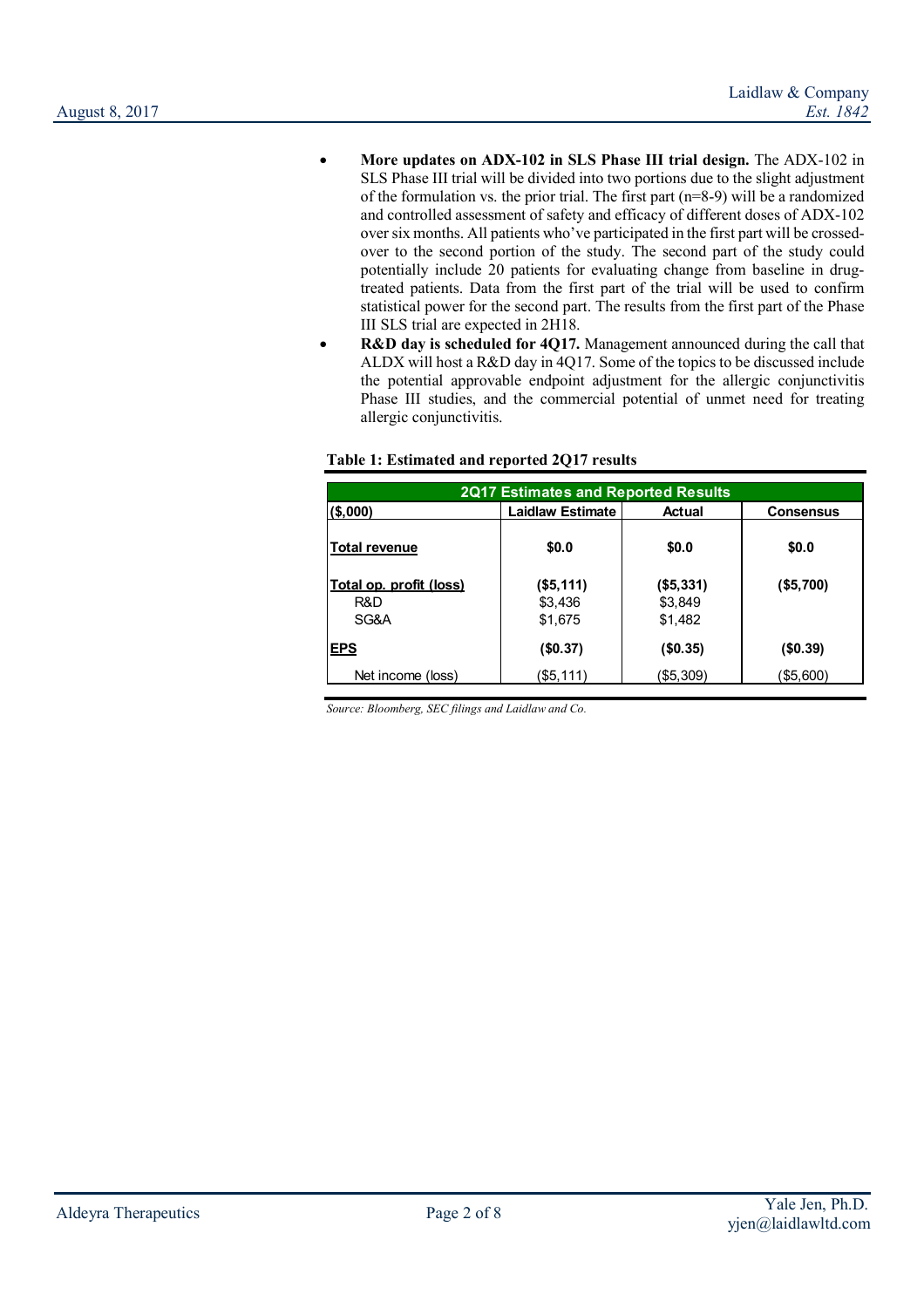| Product                        | <b>Indication</b>                               | Event                                                        | <b>Timing</b> | Importance |
|--------------------------------|-------------------------------------------------|--------------------------------------------------------------|---------------|------------|
|                                |                                                 | Start Phase III study                                        | 4Q17          | ***        |
| ADX-102 cream                  | Sjögren-Larsson Syndrome (SLS)                  | Potentially interim Phase III study results                  | 2H18          | ****       |
|                                |                                                 | Potentially Phase III study results                          | 2019          | ****       |
|                                |                                                 | Potentially report Phase III study top-line results          | 4Q18          | ****       |
|                                | Noninfectious anterior uveitis                  | Potentially start 2nd Phase III trial                        | 2019          | ***        |
| ADX-102 eyedrop                |                                                 | Potentially EOP2 discussion with the FDA                     | 2H17          | ***        |
|                                | Allergic conjunctivitis                         | Potential to start next clinical trial                       | 1H18          | ***        |
|                                | Dry eye syndrome                                | Potentially report Phase II dose-optimizing trial<br>results | 3Q17          | ****       |
| Oral ADX-102 or<br>new trapper |                                                 | Potentially to start safety Phase I study                    | 1Q18          | ***        |
|                                | Succinic Semi-aldehyde                          | Potentially to start Phase IIa study                         | 2H18          | ***        |
|                                | Dehydrogenase (SSADH)                           | Potentially to report Phase IIa study results                | 2019          | ****       |
|                                | Sjögren-Larsson Syndrome (SLS)<br>CNS disorders | Potentially to start Phase I study                           | 2H18          | ***        |
| New aldehyde<br>trapper        |                                                 | Provide more updates                                         | 2H17          | ***        |
|                                |                                                 | R&D day                                                      | 4Q17          | ***        |

# Anticipated milestones in 2017 and beyond

\*/\*\*\*\*\* Major catalyst event that could impact share price very significantly while \*\*\* event is more informative

Source: Laidlaw & Company and company presentation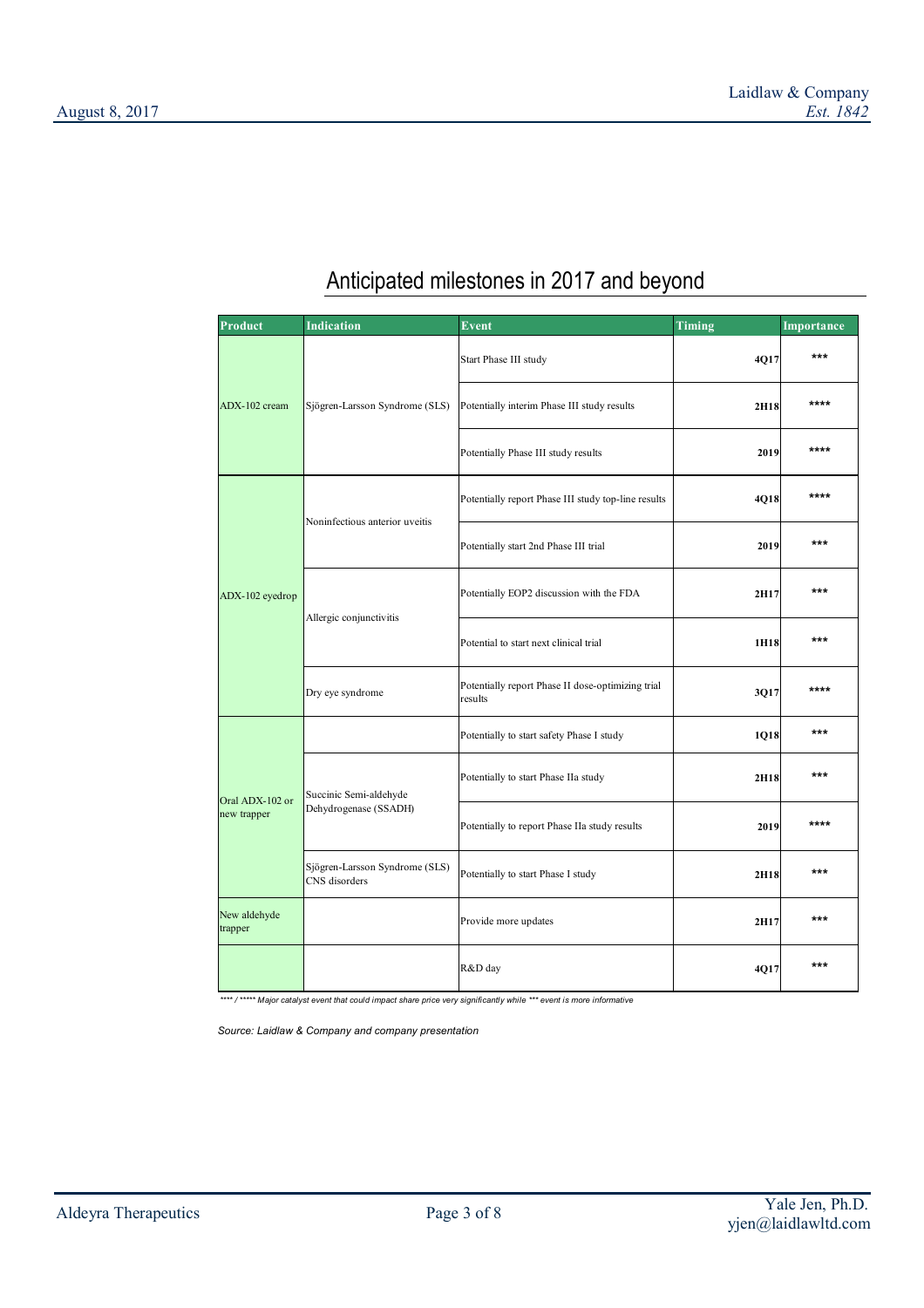## Major Risks

Risks of clinical study failure could have a major impact on ALDX share value. Although promising aspects of the company's lead products, ADX-102 in the two indications under clinical trials; it remains too early to predict the safety and efficacy from the two ongoing and upcoming clinical studies. The clinical validation for these programs has not been established. The success of each study could illustrate ADX-102 treatment potential of separate disease areas. It is important that one or both studies demonstrate a positive outcome in order to increase the company's assets and shareholder value. Negative results of either of the clinical studies could impair shareholder value. Further, should these programs further advance into later clinical stage development, it remains too early to predict any potential success of such clinical trials. In SLS, it is possible that elevated fatty alcohol, instead of elevated aldehyde, affects the progression of the disease. If so, ADX-102 might not have the therapeutic effect on of elevated fatty alcohol levels. We view this to be a very modest risk, however.

Products may not be approved or reach anticipated sales. Aldeyra's current pipeline products have exhibited the potential to generate positive clinical outcomes from current and future trials. However, it remains too early to project whether any of these products will be approved by regulatory agencies. Even if the products were to enter the market, sales could be significantly below projections due to the specific product label under approval, physician consensus for prescribing the drug, changes of treatment paradigms, entrance of competitors, and possibly the changes in pricing flexibility and payer reimbursement. A revenue outlook below expectations could also negatively affect ALDX shareholder value.

Limited product offering and further validation of technology represent limited diversification to investors. The major technology platform of ALDX is aldehyde trapping and the company currently has only one drug, ADX-102, in two different delivery forms, in clinical studies. As such, ALDX has a very concentrated product offering portfolio and hence, exhibits limited diversification for investors. In addition, although aldehyde trapping is a novel and logical approach in drug development, it remains too early to gain greater buy-in within medical and investor communities since clinical validation remains very limited.

Additional financings could dilute shareholder value. Although the company had ~\$29MM cash at the end of 3Q16, ALDX could need more financial resources going forward if it wants to expand and further develop its pipeline. Should the product not receive FDA approval, or product revenue does not reach expectations; the company might need to issue new equity to raise additional cash. Under such a scenario, the share value of existing shareholders could be diluted.

Limited trading liquidity limits shareholder options. Given ALDX shares only entered the public market recently; daily trading volume and name recognition are relatively modest. With relatively illiquid trading volume, shareholders wanting to increase or reduce their positions in a volatile stock market may face constraints.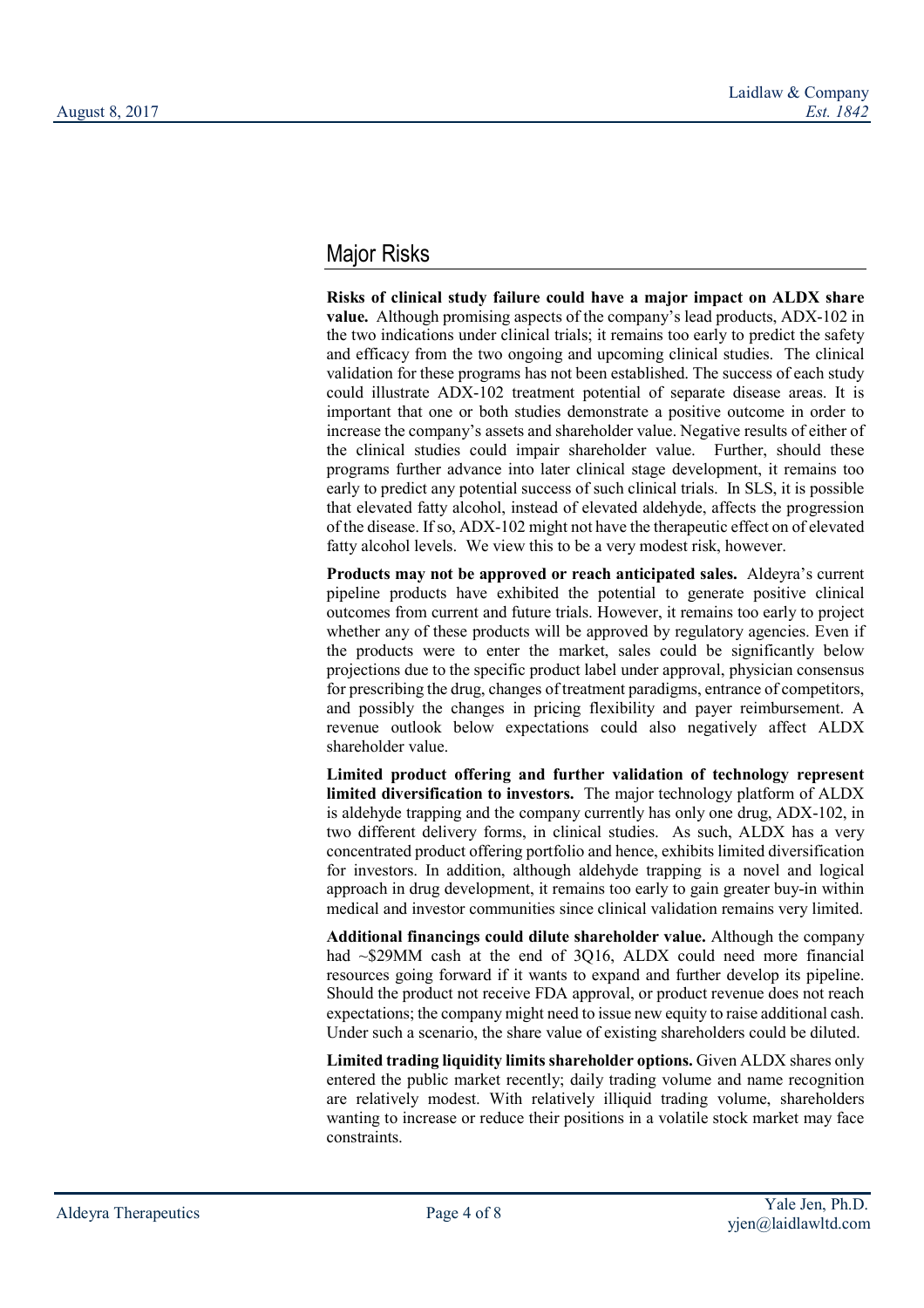## Figure 1: Income Statement

## Aldeyra Therapeutics – Income Statement

| Algevia Therapeutics – income Statement<br>( \$'000)                                                                                   |                              |                              |                              |             |                     |                         |                  |                                  |                              |                                  |                       |
|----------------------------------------------------------------------------------------------------------------------------------------|------------------------------|------------------------------|------------------------------|-------------|---------------------|-------------------------|------------------|----------------------------------|------------------------------|----------------------------------|-----------------------|
|                                                                                                                                        | 2014                         | 2015                         | 2016                         | <b>1Q17</b> | <b>2Q17</b>         | 3Q17E                   | 4Q17E            | 2017E                            | 2018E                        | 2019E                            | 2020E                 |
| Revenue                                                                                                                                |                              |                              |                              |             |                     |                         |                  |                                  |                              |                                  |                       |
| Product revenue                                                                                                                        | $\mathbf{0}$<br>$\mathbf{0}$ | $\mathbf{0}$<br>$\mathbf{0}$ | $\mathbf{0}$                 |             |                     |                         |                  | $\overline{0}$<br>$\mathbf 0$    | $\mathbf{0}$<br>$\mathbf{0}$ | $\mathbf{0}$<br>$\mathbf{0}$     | 2,944<br>$\mathbf{0}$ |
| Other revenue                                                                                                                          |                              |                              | $\mathbf 0$                  |             |                     |                         |                  |                                  |                              |                                  |                       |
| Total revenue                                                                                                                          | $\mathbf{0}$                 | $\overline{0}$               | $\mathbf{0}$                 |             |                     |                         |                  | $\overline{0}$                   | 0                            | 0                                | 2,944                 |
| Costs of goods                                                                                                                         |                              |                              |                              | ÷,          | $\mathbf 0$         | $\overline{0}$          |                  | $\overline{0}$                   | $\overline{0}$               | $\overline{0}$                   | 265                   |
| Gross sales<br>Research and development                                                                                                | 3,708                        | 7,574                        | 13,176                       | 3,369       | 0<br>3,849          | $\overline{0}$<br>4,157 | 4,406            | $\overline{0}$<br>15,781         | $\mathbf{0}$<br>17,201       | $\overline{0}$<br>18,749         | 2,679<br>20,249       |
| General and administrative                                                                                                             | 3.563                        | 4.415                        | 5,520                        | 1.727       | 1,482               | 1,497                   | 1.542            | 6.247                            | 6.559                        | 6.887                            | 7.231                 |
| Marketing and sales                                                                                                                    |                              |                              |                              |             |                     |                         |                  |                                  | 16,500                       | 16,500                           | 16,500                |
|                                                                                                                                        | 7,271                        | 11,989                       | 18,696                       | 5,096       | 5,331               | 5,653                   | 5,948            | 22,028                           | 40,260                       | 42.136                           | 43,981                |
| <b>Total Operating Expenses</b><br><b>Operating Incomes (losses)</b>                                                                   | (7, 271)                     | (11,989)                     | (18,696)                     | (5,096)     | (5, 331)            | (5,653)                 | (5,948)          | (22, 028)                        | (40, 260)                    | (42, 136)                        | (41, 301)             |
|                                                                                                                                        |                              |                              |                              |             |                     |                         |                  |                                  |                              |                                  |                       |
| Change in fair value of preferred stock warrant liabilities                                                                            | 2,328                        | $\mathbf{0}$                 | $\mathbf{0}$                 |             |                     |                         |                  | $\overline{0}$                   | $\mathbf{0}$                 | $\overline{0}$                   | 0                     |
| Change in fair value of convertible preferred stock rights and rig<br>Value provided in excess of issuance price of Series B convertil | $\mathbf 0$<br>$\mathbf 0$   | $\mathbf{0}$<br>$\mathbf{0}$ | $\mathbf{0}$<br>$\mathbf{0}$ |             |                     |                         |                  | $\overline{0}$<br>$\overline{0}$ | $\mathbf{0}$<br>$\mathbf{0}$ | $\overline{0}$<br>$\mathbf{0}$   | 0<br>$\overline{0}$   |
| Interest income                                                                                                                        | $\Omega$                     | 11                           | 102                          | 32          | 48                  | 27                      | 27               | 134                              | 147                          | 162                              | 162                   |
| Other expenses                                                                                                                         |                              | $\Omega$                     | $\Omega$                     |             |                     |                         |                  | $\Omega$                         | $\Omega$                     | $\Omega$                         | $\mathbf{0}$          |
| Interest expense                                                                                                                       | (244)                        | (113)                        | (106)                        | (27)        | (26)                | (27)                    | (27)             | (107)                            | (107)                        | (107)                            | (107)                 |
| Total Other Income (Expense)                                                                                                           | 2,083                        | (102)                        | (3)                          | 5           | 22                  | $\Omega$                | $\Omega$         | 27                               | 40                           | 55                               | 55                    |
| Net loss and comprehensive loss                                                                                                        | (5, 187)                     | (12,091)                     | (18, 699)                    | (5,091)     | (5, 309)            | (5,653)                 | (5,948)          | (22,001)                         | (40, 220)                    | (42,082)                         | (41, 247)             |
| Accretion of preferred stock                                                                                                           | (333)                        | $\mathbf{0}$                 | $\mathbf 0$                  |             |                     |                         |                  | $\overline{0}$                   | 0                            | $\mathbf{0}$                     | 0                     |
| Allocation of undistributed earnings to preferred stockholders                                                                         | $\mathbf{0}$                 | $\mathbf{0}$                 | $\mathbf{0}$                 |             |                     |                         |                  | $\overline{0}$                   | $\mathbf{0}$                 | $\mathbf{0}$                     | $\overline{0}$        |
| Deemed dividend                                                                                                                        | (4,054)                      | $\overline{0}$<br>$\Omega$   | $\mathbf{0}$<br>$\Omega$     |             |                     |                         |                  | $\overline{0}$<br>$\Omega$       | $\mathbf{0}$<br>$\Omega$     | $\overline{0}$<br>$\overline{0}$ | 0<br>$\overline{0}$   |
| Tax<br>Net Income (Loss)                                                                                                               | $\mathbf{0}$<br>(9, 574)     | (12,091)                     | (18,699)                     | (5,091)     |                     | (5,653)                 | (5,948)          | (22,001)                         | (40, 220)                    | (42,082)                         | (41, 247)             |
| Net Income (Loss) Applicable to Common Shareholders                                                                                    | (9, 574)                     | (12,091)                     | (18, 699)                    | (5,091)     | (5, 309)<br>(5,309) | (5,653)                 | (5,948)          | (22,001)                         | (40, 220)                    | (42, 082)                        | (41, 247)             |
|                                                                                                                                        | (\$2.51)                     | (\$1.40)                     |                              | (\$0.37)    | (\$0.35)            | (\$0.37)                | (\$0.39)         |                                  | (\$2.53)                     | (\$2.49)                         | (\$2.30)              |
| Net Earnings (Losses) Per Share-Basic<br>Net Earnings (Losses) Per Share-Diluted                                                       | (\$3.09)                     | (\$1.40)                     | (\$1.65)<br>(\$1.65)         | (\$0.37)    | (\$0.35)            | (\$0.37)                | (\$0.39)         | (\$1.48)<br>(\$1.48)             | (\$2.53)                     | (\$2.49)                         | (\$2.30)              |
|                                                                                                                                        |                              |                              |                              |             |                     |                         |                  |                                  |                              |                                  |                       |
| Shares outstanding-basic                                                                                                               | 3,818                        | 8,634<br>8,634               | 11,352                       | 13,797      | 15,136              | 15,286<br>15,286        | 15,436<br>15,436 | 14,914<br>14,914                 | 15,914                       | 16,914                           | 17,914                |
| Shares outstanding-diluted                                                                                                             | 3,851                        |                              | 11,352                       | 13,797      | 15,136              |                         |                  |                                  | 15,914                       | 16,914                           | 17,914                |
| Margin Analysis (% of Sales/Revenue)                                                                                                   |                              |                              |                              |             |                     |                         |                  |                                  |                              |                                  |                       |
| Costs of goods                                                                                                                         |                              |                              |                              |             |                     |                         |                  |                                  |                              | 9%                               | 9%                    |
| R&D                                                                                                                                    | <b>NA</b>                    | <b>NA</b>                    | <b>NA</b>                    | <b>NA</b>   | <b>NA</b>           | <b>NA</b>               | <b>NA</b>        | <b>NA</b>                        | <b>NA</b>                    | <b>NA</b>                        | 688%                  |
| SG&A                                                                                                                                   | <b>NA</b>                    | <b>NA</b>                    | <b>NA</b>                    | <b>NA</b>   | <b>NA</b>           | <b>NA</b>               | <b>NA</b>        | <b>NA</b>                        | <b>NA</b>                    | <b>NA</b>                        | 246%                  |
| Operating Income (loss)                                                                                                                | <b>NA</b>                    | <b>NA</b>                    | <b>NA</b>                    | <b>NA</b>   | <b>NA</b>           | <b>NA</b>               | <b>NA</b>        | <b>NA</b>                        | <b>NA</b>                    | <b>NA</b>                        | $-1403%$              |
| Net Income                                                                                                                             | <b>NA</b>                    | <b>NA</b>                    | <b>NA</b>                    | <b>NA</b>   | <b>NA</b>           | <b>NA</b>               | <b>NA</b>        | <b>NA</b>                        | <b>NA</b>                    | <b>NA</b>                        | $-1401%$              |
| Financial Indicator Growth Analysis (YoY%)                                                                                             |                              |                              |                              |             |                     |                         |                  |                                  |                              |                                  |                       |
| <b>Total Revenue</b>                                                                                                                   | <b>NA</b>                    | <b>NA</b>                    | <b>NA</b>                    | <b>NA</b>   | <b>NA</b>           | <b>NA</b>               | <b>NA</b>        | <b>NA</b>                        | NA.                          | <b>NA</b>                        | NA                    |
| R&D                                                                                                                                    | 140%                         | 104%                         | 74%                          | $-4%$       | 36%                 | 23%                     | 28%              | 20%                              | 9%                           | 9%                               | 8%                    |
| SG&A                                                                                                                                   | 67%                          | 24%                          | 25%                          | 19%         | $1\%$               | 7%                      | 28%              | 13%                              | 5%                           | 5%                               | 5%                    |
| Marketing and sales                                                                                                                    |                              |                              |                              |             |                     |                         |                  |                                  |                              |                                  |                       |
| Operating Income (Losses)                                                                                                              | 98%                          | 65%                          | 56%                          | 3%          | 24%                 | 18%                     | 28%              | 18%                              | 83%                          | 5%                               | $-2%$                 |
| Pretax Income                                                                                                                          | $-140%$                      | 133%                         | 55%                          | 2%          | 23%                 | 18%                     | 28%              | 18%                              | 83%                          | 5%                               | $-2%$                 |
| Net Income                                                                                                                             | -963%                        | 26%                          | 55%                          | 2%          | 23%                 | 18%                     | 28%              | 18%                              | 83%                          | 5%                               | $-2%$                 |
| <b>EPS</b>                                                                                                                             | $-172%$                      | $-44%$                       | 18%                          | $-28%$      | $-13%$              | $-3%$                   | 4%               | $-10%$                           | 71%                          | $-2%$                            | $-7%$                 |
|                                                                                                                                        |                              |                              |                              |             |                     |                         |                  |                                  |                              | Yale Jen, Ph.D. 212-953-4978     |                       |

Source: Bloomberg LP; Company reports; Laidlaw & Company estimates

Laidlaw & Company Laidlaw & Company<br>Est. 1842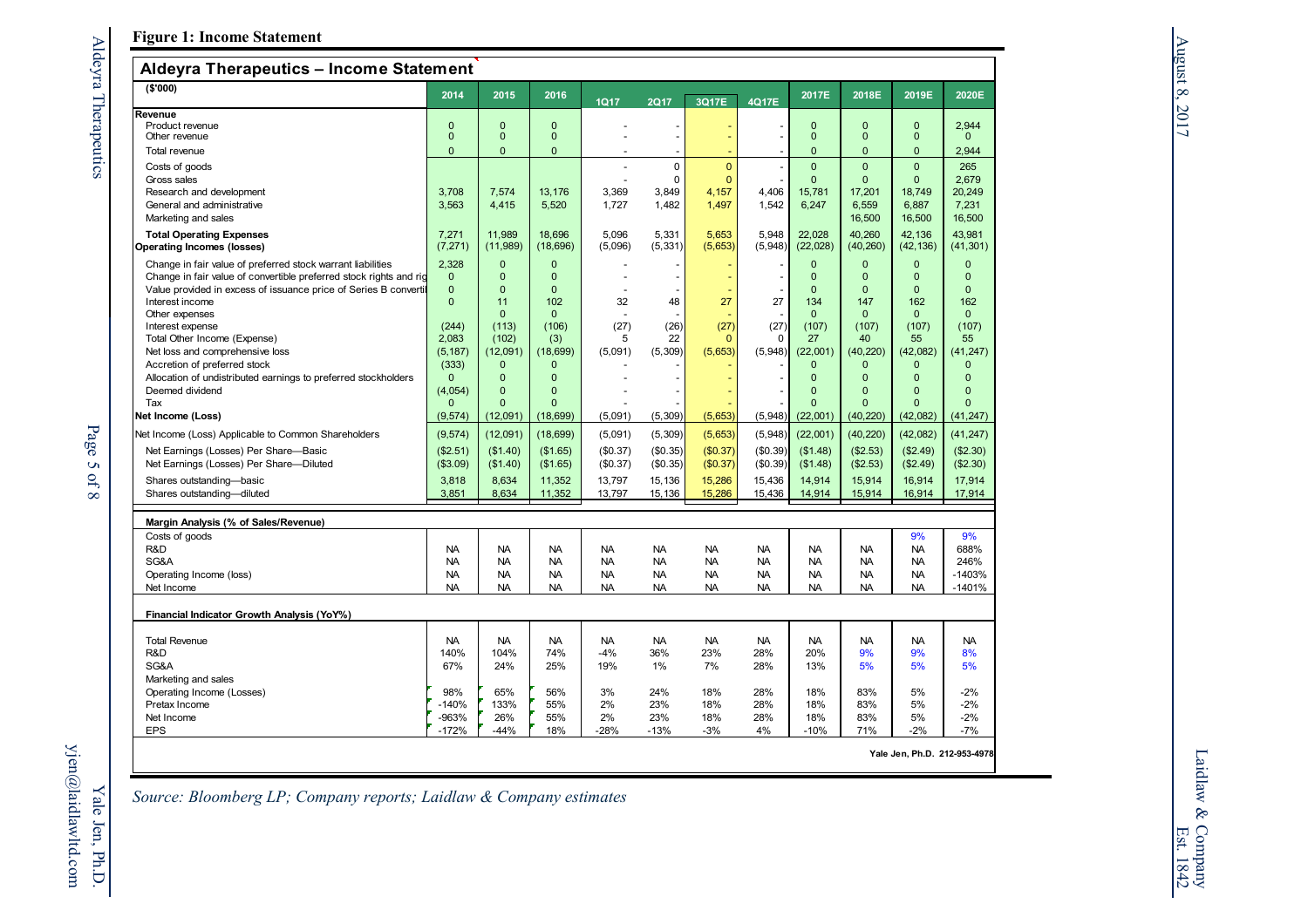# DISCLOSURES:

## ANALYST CERTIFICATION

The analyst responsible for the content of this report hereby certifies that the views expressed regarding the company or companies and their securities accurately represent his personal views and that no direct or indirect compensation is to be received by the analyst for any specific recommendation or views contained in this report. Neither the author of this report nor any member of his immediate family or household maintains a position in the securities mentioned in this report.

### EQUITY DISCLOSURES

For the purpose of ratings distributions, regulatory rules require the firm to assign ratings to one of three rating categories (i.e. Strong Buy/Buy-Overweight, Hold, or Underweight/Sell) regardless of a firm's own rating categories. Although the firm's ratings of Buy/Overweight, Hold, or Underweight/Sell most closely correspond to Buy, Hold and Sell, respectively, the meanings are not the same because our ratings are determined on a relative basis against the analyst sector universe of stocks. An analyst's coverage sector is comprised of companies that are engaged in similar business or share similar operating characteristics as the subject company. The analysis sector universe is a sub-sector to the analyst's coverage sector, and is compiled to assist the analyst in determining relative valuations of subject companies. The composition of an analyst's sector universe is subject to change over time as various factors, including changing market conditions occur. Accordingly, the rating assigned to a particular stock represents solely the analyst's view of how that stock will perform over the next 12-months relative to the analyst's sector universe.

#### Additional information available upon request.

 ‡ Laidlaw & Company has received compensation from the subject company for investment banking services in the past 12 months and expects to receive or intends to seek compensation for investment banking services from the company in the next three months.

### RATINGS INFORMATION



Source: Laidlaw & Company Created by: Blue-Compass.net

| Laidlaw & Company Rating System* |                                                                                      | % of Companies<br><b>Under Coverage</b> | % of Companies for which Laidlaw & Company<br>has performed services for in the last 12 months |                  |  |
|----------------------------------|--------------------------------------------------------------------------------------|-----------------------------------------|------------------------------------------------------------------------------------------------|------------------|--|
|                                  |                                                                                      | <b>With This Rating</b>                 | <b>Investment Banking</b>                                                                      | <b>Brokerage</b> |  |
| <b>Strong Buy</b><br>(SB)        | Expected to significantly outperform the sector over 12<br>months.                   | $0.00\%$                                | $0.00\%$                                                                                       | $0.00\%$         |  |
| Buy(B)                           | Expected to outperform the sector average over 12 months.                            | $63.04\%$                               | 30.43%                                                                                         | 2.17%            |  |
| Hold(H)                          | Expected returns to be in line with the sector average over 12<br>months.            | 4.35%                                   | $0.00\%$                                                                                       | $0.00\%$         |  |
| Sell (S)                         | Returns expected to significantly underperform the sector<br>average over 12 months. | $0.00\%$                                | $0.00\%$                                                                                       | $0.00\%$         |  |

### ADDITIONAL COMPANIES MENTIONED

### ADDITIONAL DISCLOSURES

As of the date of this report, neither the author of this report nor any member of his immediate family or household maintains an ownership position in the securities of the company (ies) mentioned in this report.

This report does not provide individually tailored investment advice and has been prepared without regard to the individual financial circumstances and objectives of persons who receive it. Laidlaw & Co (UK), Ltd. recommends that investors independently evaluate particular investments and strategies, and encourages investors to seek the advice of a financial adviser. The appropriateness of a particular investment or strategy will depend on an investor's individual circumstances and objectives. The securities, instruments, or strategies discussed in this report may not be suitable for all investors, and certain investors may not be eligible to purchase or participate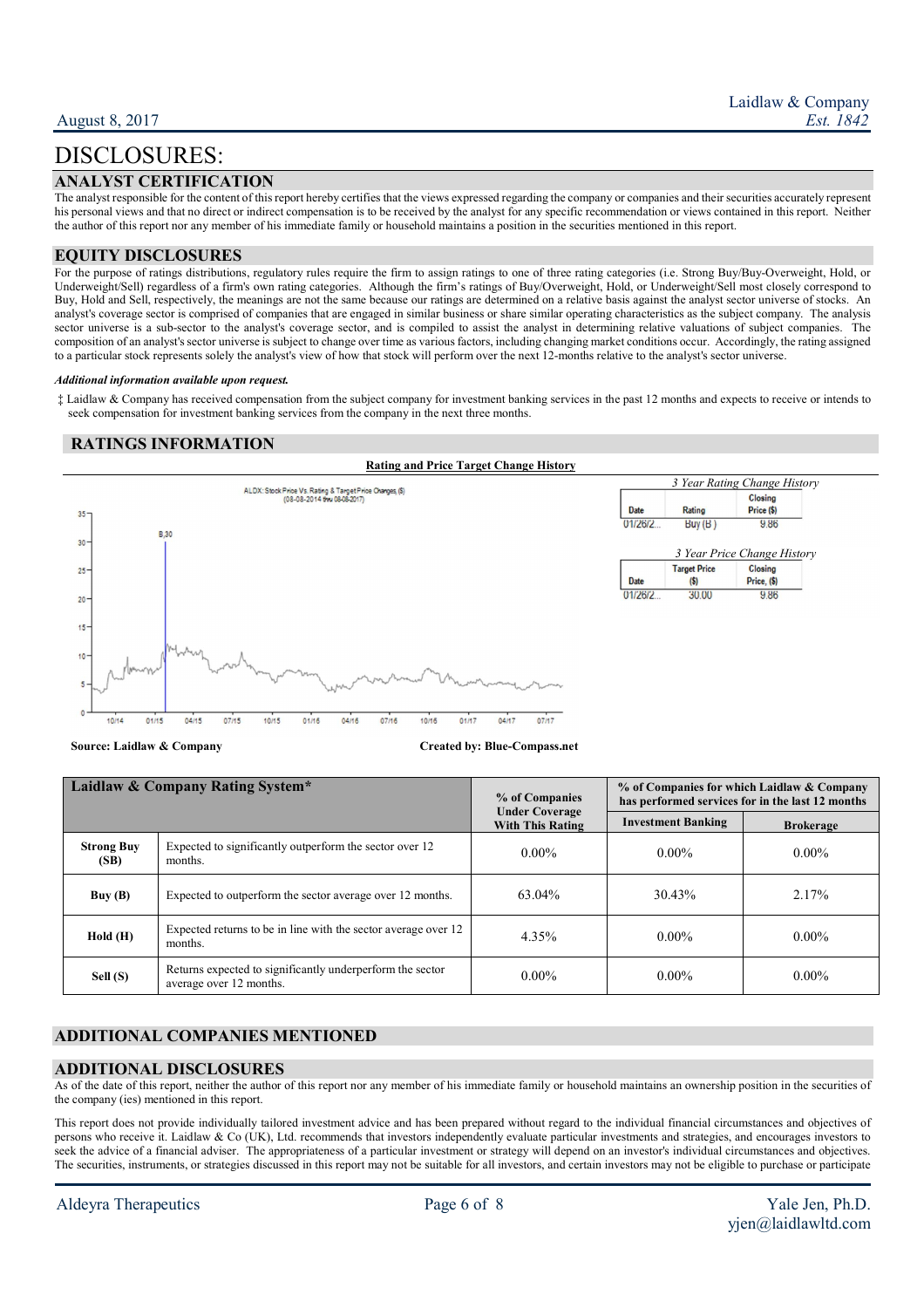### August 8, 2017

in some or all of them. This report is not an offer to buy or sell or the solicitation of an offer to buy or sell any security/instrument or to participate in any particular trading strategy.

Associated persons of Laidlaw & Co (UK), Ltd not involved in the preparation of this report may have investments in securities/instruments or derivatives of securities/instruments of companies mentioned herein and may trade them in ways different from those discussed in this report. While Laidlaw  $\&$  Co (UK), Ltd., prohibits analysts from receiving any compensation. Bonus or incentive based on specific recommendations for, or view of, a particular company, investors should be aware that any or all of the foregoing, among other things, may give rise to real or potential conflicts of interest.

With the exception of information regarding Laidlaw & Co (UK), Ltd. this report is based on public information. Laidlaw & Co (UK), Ltd makes every effort to use reliable, comprehensive information, but we make no representation that it is accurate or complete and it should not be relied upon as such. Any opinions expressed are subject to change and Laidlaw & Co (UK), Ltd disclaims any obligation to advise you of changes in opinions or information or any discontinuation of coverage of a subject company. Facts and views presented in this report have not been reviewed by, and may not reflect information known to, professionals in other Laidlaw & Co (UK), Ltd business areas. Laidlaw & Co (UK), Ltd associated persons conduct site visits from time to time but are prohibited from accepting payment or reimbursement by the company of travel expenses for such visits. The value of and income from your investments may vary because of changes in interest rates, foreign exchange rates, default rates, prepayment rates, securities/instruments prices. market indexes, operational or financial conditions of companies or other factors. There may be time limitations on the exercise of options or other rights in securities/instruments transactions. Past performance is not necessarily a guide to future performance. Estimates of future performance are based on assumptions that may not be realized. If provided, and unless otherwise stated, the closing price on the cover page is that of the primary exchange for the subject company's securities/instruments.

Any trademarks and service marks contained in this report are the property of their respective owners. Third-party data providers make no warranties or representations of any kind relating to the accuracy, completeness, or timeliness of the data they provide and shall not have liability for any damages of any kind relating to such data. This report or any portion thereof may not be reprinted, sold or redistributed without the written consent of Laidlaw & Co (UK), Ltd. This report is disseminated and available primarily electronically, and, in some cases, in printed form.

The information and opinions in this report were prepared by Laidlaw & Co (UK), Ltd. For important disclosures, please see Laidlaw & Co (UK), Ltd.'s disclosure website at www.Laidlawltd.com, or contact your investment representative or Laidlaw & Co (UK), Ltd at 546 Fifth Ave, 5th Floor, New York, NY 10036 USA.

© 2017 Laidlaw & Co. (UK), Ltd.